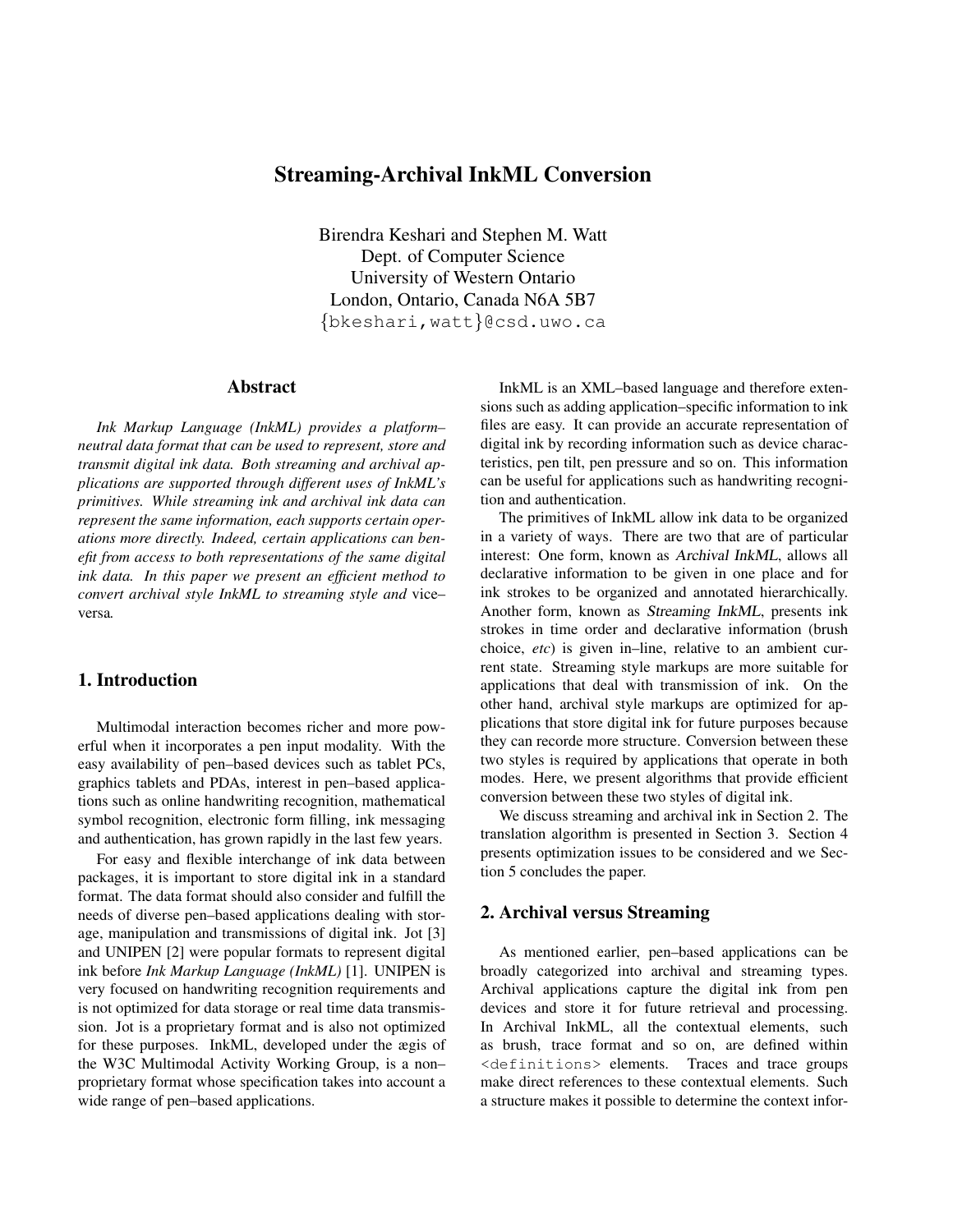

**Figure 1. Application using archival ink**



**Figure 2. Applications using streaming ink**

mation directly from the <definitions> alone. This directly supports search and retrieval operations. Thus, archival style markups are optimized for retrieval and analysis. An example of an archival application is shown in Figure 1.

Streaming applications capture digital ink and transmit the ink data between application components as it is gathered. Similarly, they can also receive digital ink from other streaming applications. Figure 2 shows an example of a streaming application. In such applications, ink is generated in an incremental order. Changes in the current context are triggered by events such as change of brush. The structure of InkML primitives in the streaming style allows one to capture such events directly. Thus, streaming style markup provides support for the incremental transmission of an ink stream by capturing events.

In streaming style markup, the current context of each trace or trace group depends on the previous context changes and, unlike archival style markup, it can't be determined directly from the <definitions> alone. The brush, trace format, ink source, canvas, canvas transform and time are aspects of the current context. In InkML, the current context is updated directly by embedding the



**Figure 3. Inheritance and overriding of context through reference**

contextual elements (e.g. <br />brush>, <traceFormat> *etc*) within <context> or by making references to already defined contextual elements through attributes of <context> element (*e.g.* traceFormatRef, inkSourceRef, brushRef) or both. However, a contextual element that has been already referenced by referencing attribute can't appear as a child of  $\leq$  context  $>$  and vice–versa. Each <context> element updates the current context and this can be viewed as overriding contextual elements. For example, in the InkML fragment below,

```
<context xml:id="context1"
         brushRef="#penA"
         traceFormatRef="#format1"
         canvasRef="#can1"/>
...
<context xml:id="context2"
         contextRef="#context1"
         brushRef="#penB"/>
```
since context2 makes reference to context1, all the values of attributes are inherited from context1. However, brushRef="#penB" overrides the value of the brush attribute (#penA). This is similar to inheritance and overriding in object-oriented languages. This is illustrated in Figure 3.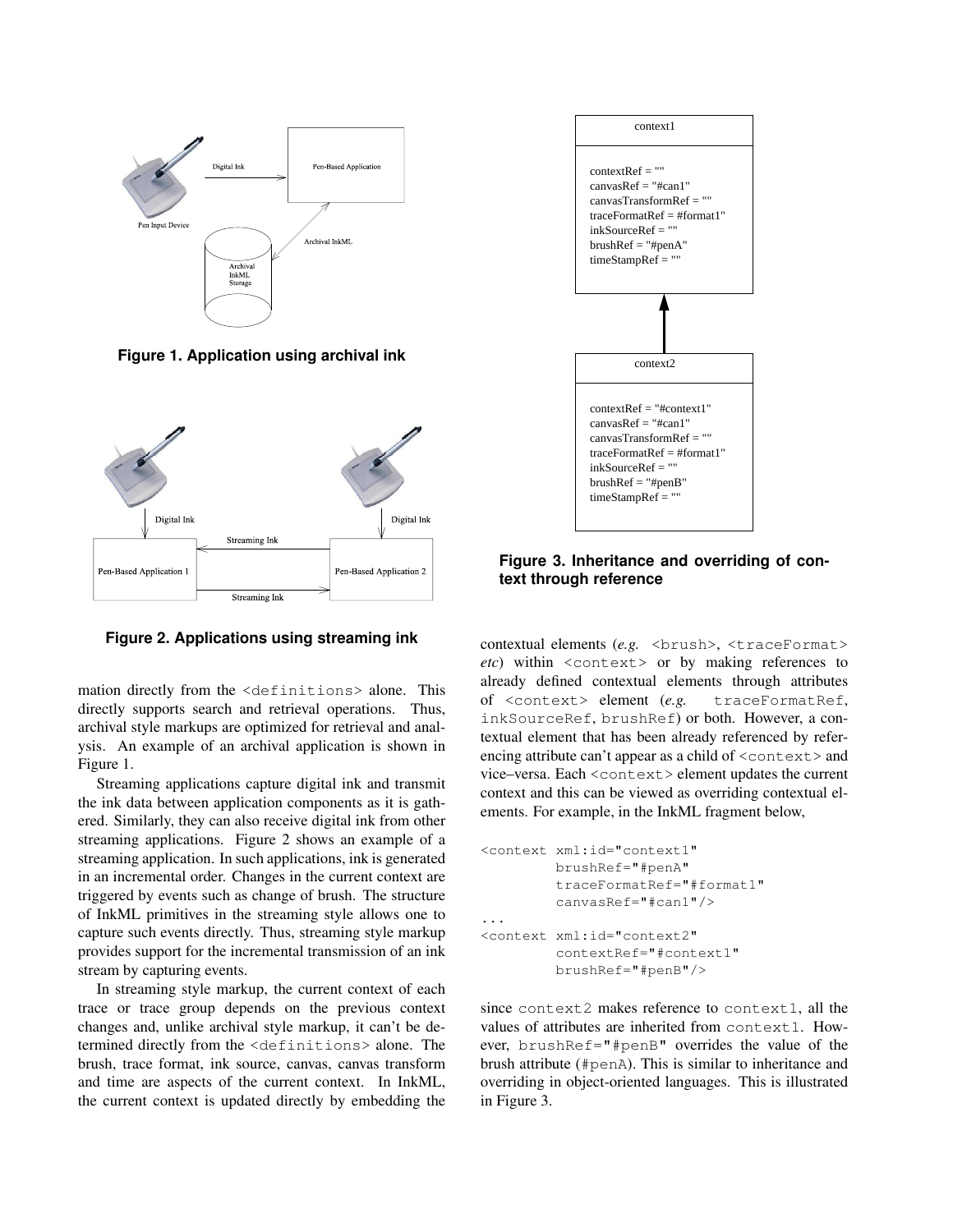

**Figure 4. Streaming (left) and archival (right) ink markup structure conversion**

Although both styles of InkML are equivalent, they impose different requirements on the markup processor and generator. It is desirable to create archival ink from streaming if we want to store the data for future retrieval and manipulation. Streaming ink can be generated from archival if we want to know about the event changes that caused the generation of the ink. For example, such a conversion is required to animate the ink in the way it was written or to transmit the archival ink to other applications. Therefore, translation tools for the conversion between these two equivalent markup styles can be very useful.

# 3. The InkML Translation

Translation of InkML from one markup style to another requires analysis of one structure and generation of another, equivalent structure optimized for a different use. One can view the translation problem as the re–arrangement and update of InkML primitives while preserving semantics. This is summarized in Figure 4. As we can see from the figure, in Archival InkML the current state can be known directly from the contextual elements that appear as children of the <definition> element. But the determination of the current state in streaming style may not be straightforward because of the possibility of chains of multiple references. The following sections discuss two translation algorithms in detail.



**Figure 5. Streaming to archival translation**

#### 3.1. Streaming to Archival Translation

The central idea in Streaming to Archival InkML conversion is to determine the context for each trace, put it inside a <definitions> element and encapsulate traces with a <traceGroup> element that makes reference to the appropriate <context> element.

Figure 5 shows an activity diagram for streaming to archival translation. The Streaming InkML is parsed using an XML parser. The existing elements inside <definitions> are saved for future use. New IDs of the form "contextgN", where  $N = 1, 2,...$ , are generated for the contexts that don't have IDs. The state of current context is maintained in a data structure with fields for the id, brush, trace format, canvas, canvas transform, inkSource and timestamp. Whenever a change in context occurs (through the <context> element), the state variables of the current context are updated. Traces that share the same context are put within a shared <traceGroup> element which makes reference to an explicit context with the current state. Brushes are directly referenced by the <traceGroup> through the brushRef attribute. All traces are treated uniformly. The new <definitions> to be put in the Archival InkML are given by the union of the old <definitions> and the newly generated <context> elements.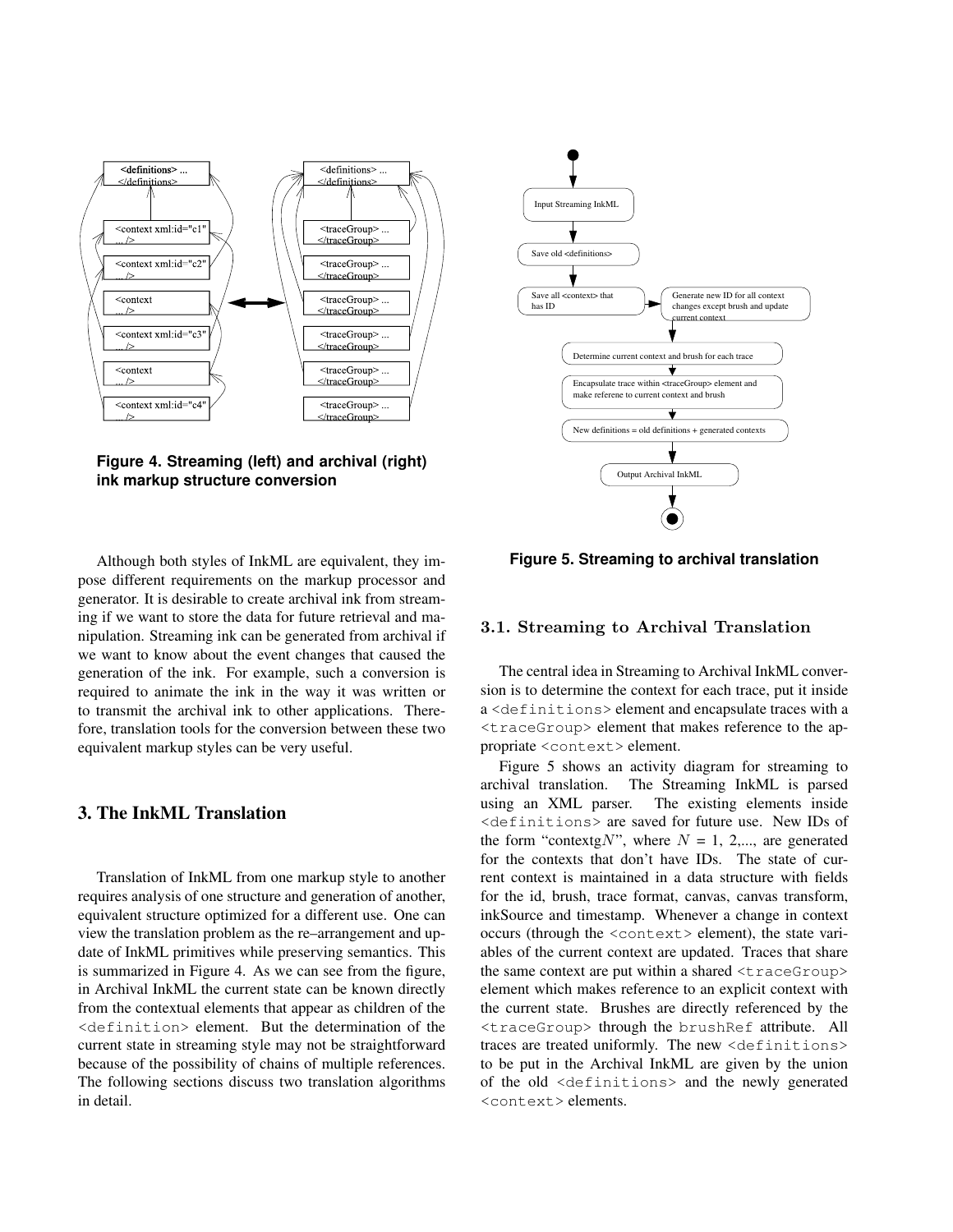

**Figure 6. Archival to streaming translation**

#### 3.2. Archival to Streaming Translation

The main idea of archival to streaming translation is to make explicit incremental context changes as an archival ink collection is traversed. This translation captures the changes in context and presents them inline. To do this, all the <context> definitions are removed from <definitions> and saved temporarily. Each <traceGroup> element is then processed in sequence. Let  $c1$  be the context referenced by  $\langle$ traceGroup> and c2 be the context referenced by c1. Now, the change in context  $\delta c$  is  $diff(c1, c2)$ . Examples of such changes are a change in brush or a change in trace format. These changes are reflected in the InkML by contextual elements (*e.g.* brush, trace format) encapulated in <context> elements appearing in–line with the <trace> and <traceGroup> elements. Traces with annotations (<annotation> or <annotationXML>) are encapsulated within <traceGroup>s to contain the annotatiosn in the output streaming ink. In the absence of annotations,  $\langle$ traceGroup>s are not used. A stream of digital ink is output after each <traceGroup> is processed. Thus, Streaming InkML is generated iteratively and the digital ink generated in each iteration shares the same context. Figure 6 illustrates this process.



**Figure 7. An example of duplicate context**

### 4. Optimization Issues

In Streaming InkML, the context at one point in the stream might reproduce the context of a point in the stream. Naïvely, this would cause the generation of redundant contexts in Streaming to Archival InkML translation. To reduce the size of the generated Archival InkML, it is necessary to avoid such redundant contexts.

An example of duplicate contexts being generated is shown in Figure 7. The context of each trace in Streaming InkML is assigned an ID during the conversion process (section 3.1). The contexts *C1* and *C4* happen to be the same (both have '1' as traceformat and 'b1' as brush).

One situation where contexts would normally be often repeated is in collaborative inking. If digital ink is collected from different ink sources in a single InkML stream, then the ink source might send contextual elements, even if its current state is unchanged, in order to refresh the current state at the receiver side.

Duplicate contexts can be removed from Archival InkML by the process shown in Figure 8. All contexts appearing in the input archival ink are analyzed. Each context is modeled by an object that has all of the attributes of a <context> element as well as a pointer to an "original" context, to be used in case it is a duplicate. As the contexts are processed, the actual values of the attributes are determined by resolving the references and inheritence. The set of contexts is then partitioned into equivalence classes using the relation that contexts are equivalent if correspoinding attributes, excluing "id" and "original", have equal values. Duplicate contexts are removed by choosing one representative from each equivalence class as the original and replacing all references to members of an equivalence class with references to the original.